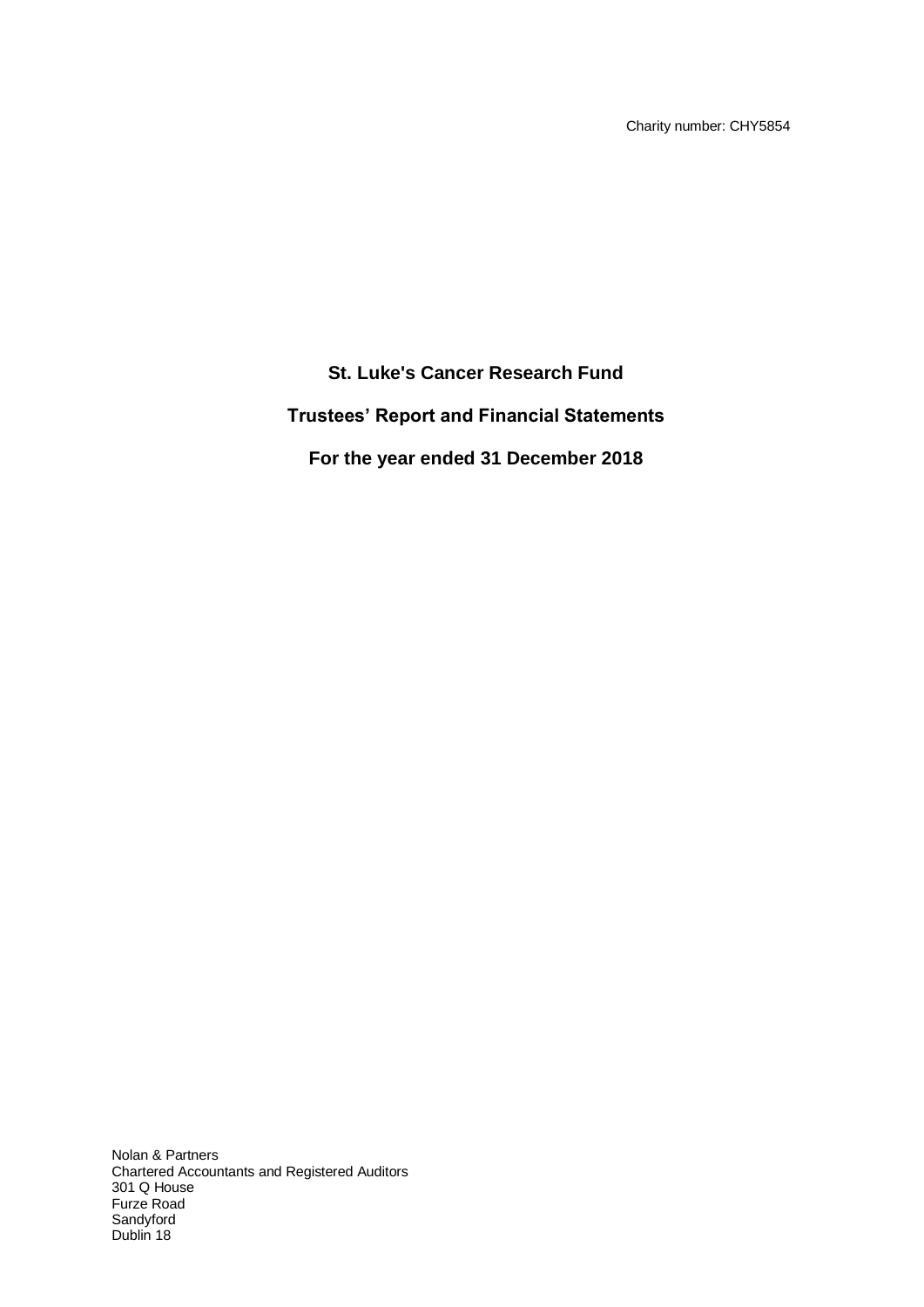# **CONTENTS**

|                                             | Page      |
|---------------------------------------------|-----------|
| Trustees and Other Information              | 3         |
| Trustee's Report                            | $4 - 5$   |
| Independent Auditors Report                 | $6 - 7$   |
| Appendix to the Independent Auditors Report | 8         |
| <b>Statement of Financial Activities</b>    | 9         |
| <b>Balance Sheet</b>                        | 10        |
| <b>Cash Flow Statement</b>                  | 11        |
| Notes to the Financial Statements           | $12 - 15$ |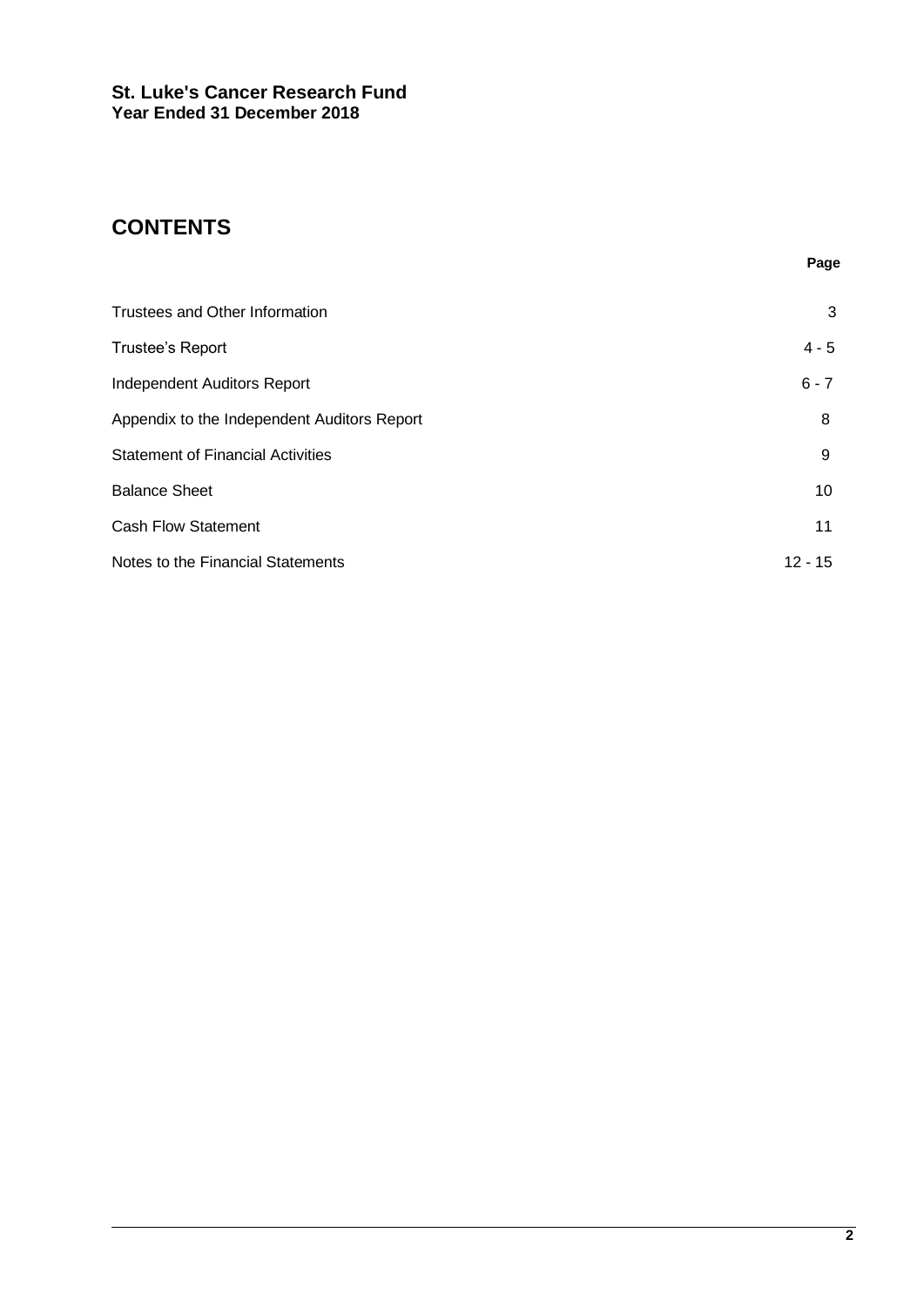# **TRUSTEE AND OTHER INFORMATION**

| <b>Trustees</b>   | Padraic A. White (Chairman)<br><b>Gabriel Burke</b><br><b>Claire McNicholas</b><br>Eileen Maher<br><b>Brian Dunne</b><br><b>Brian O'Neill</b><br>Catriona O'Sullivan<br>Orla McArdle<br>Antoinette Kirwan (Appointed 24 September 2018)<br>Breda Collins (Resigned 24 September 2018) |
|-------------------|---------------------------------------------------------------------------------------------------------------------------------------------------------------------------------------------------------------------------------------------------------------------------------------|
| <b>Secretary</b>  | Fiona Horlacher                                                                                                                                                                                                                                                                       |
| <b>Address</b>    | Oakland<br><b>Highfield Road</b><br>Rathgar<br>Dublin 6                                                                                                                                                                                                                               |
| <b>Auditors</b>   | Nolan & Partners<br><b>Chartered Accountants and Registered Auditors</b><br>301 Q House<br><b>Furze Road</b><br>Sandyford Business Park<br>Dublin 18                                                                                                                                  |
| <b>Bankers</b>    | <b>Permanent TSB</b><br>Group Treasury<br>56-59 St Stephen's Green<br>Dublin 2                                                                                                                                                                                                        |
|                   | Allied Irish Banks plc<br>9 Terenure Road<br>Rathgar<br>Dublin 6                                                                                                                                                                                                                      |
| <b>Solicitors</b> | <b>Arthur Cox</b><br><b>Earlsfort Centre</b><br><b>Earlsfort Terrace</b><br>Dublin 2                                                                                                                                                                                                  |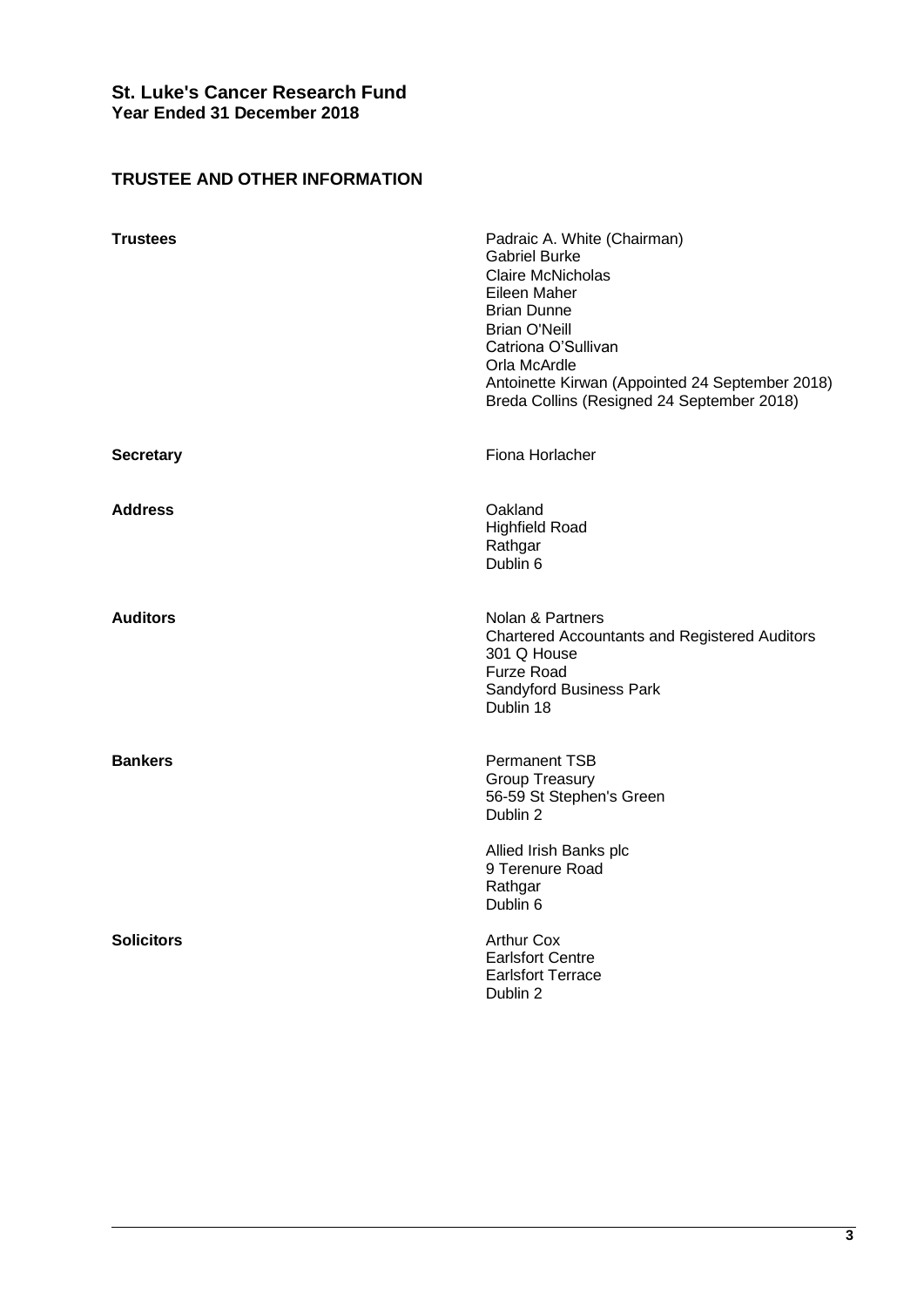# **Trustees Report**

The Trustees present their report and the independently audited financial statements for the year ended 31 December 2018 of St. Luke's Cancer Research Fund. The Trustees confirm that the Annual Report and financial statements of the Fund comply with the current statutory requirements, applicable to charities preparing their accounts in accordance with the Financial Reporting Standard applicable in the UK and Republic of Ireland (FRS 102).

### **Structure, governance and management**

St. Luke's Cancer Research Fund is an unincorporated entity as approved by the Commissioners of Charitable Donations and Bequests on 18 January 2011 and is governed by a trust deed dated 15 February 2011.

The Trust was originally established on 31 August 1977 and a trust deed which recorded the terms of the Trust was subsequently drawn up on 13 May 1981. Following the transfer of St. Luke's Hospital to the HSE with effect from 1 August 2010, the Committee of Management of the Trust initiated application to the Commissioners of Charitable Donations and Bequests to change the status of the governing trust deed to that of an incorporation scheme, which was later approved and is the current status of the Trust.

The entity was granted charitable status with the Revenue Commissioners (CHY5854) on 9 September 1981.

Under the terms of the trust deed, the Trustees of the charity shall be not less than five nor more than nine in number. There are currently nine Trustees. A minimum of four meetings are held in each calendar year in accordance with the requirements of the trust deed.

# **Objectives and activities**

The Trustees will review the aims, objectives and activities of the charity each year and ensure that the aims, objectives and activities remain focused on its stated purposes.

The main objects of the charity, as stated in the trust deed, are as follows:

- Undertaking, promoting, assisting and encouraging medical and scientific research relating to cancer and subjects relative thereto and to promote the postgraduate medical training therein;
- Promoting such research and postgraduate training as aforesaid by making grants and other benefactions to and providing equipment and other facilities for research and training in the disease of cancer in St. Luke's Hospital, Highfield Road, Rathgar, Dublin 6 and other centres of the St. Luke's Radiation Oncology Network and if thought advisable elsewhere;
- Promoting health education in all matters relating to cancer.
- The rehabilitation and relief of those who suffer from cancer.

The income generated by the fund is to be applied for the objects above. The Trustees regularly review the main objects and subsidiary objects of the Trust in the interests of supporting compatible activities which will make good use of the funds which the donors have generously provided.

### **Achievements and performance and plan for future periods**

The single largest funding commitment (€275,000) was towards the research programme of St Luke's Institute of Cancer Research (SLICR). We regard SLICR as an expert organisation in formulating and overseeing cancer research which is consistent with the objects of the Cancer Research Fund Trust. Our funding of the SLICR research programme is matched also by the Friends of St Luke's Radiation Oncology Network (SLRON) with whom we are pleased to collaborate.

Investment in the further training and education of the staff in the St Luke's Radiation Network comprising St Luke's, Beaumont and St James's hospitals is regarded as especially valuable by the Trustees in maintaining the high standards of treatment and care in the network.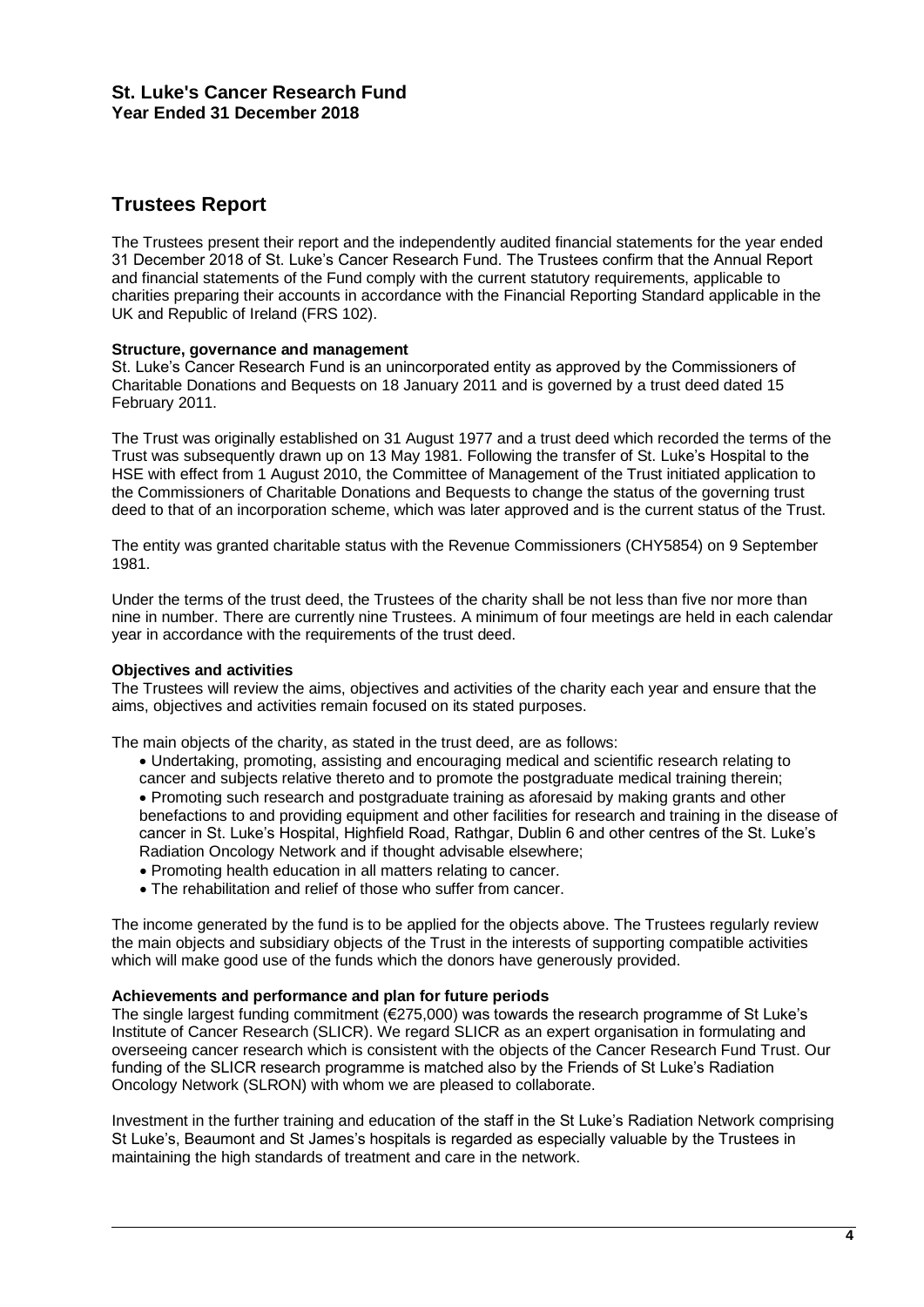# **Trustees Report** (continued)

The Trustees gratefully acknowledge the donations and bequests received which reflect the very specific desires of the donors to support research and education in the interests of improving cancer treatments and care.

### **Commentary on significant events**

In the opinions of the trustees there were no significant events to report during the year**.**

### **Financial review**

The deficit for the year amounted to  $(€375,509)$  (2017 – Deficit €165,815).

### **Principal risks and uncertainties**

The Trustees confirm that there is an ongoing process for identifying, evaluating and managing risks faced by the Charity, and that this has been in place for the period under review and up to the date of approval of the financial statements. The Trustees have assessed the risks of the Charity and when required take measures to manage these risks.

### **TRUSTEES' RESPONSIBILITIES STATEMENT**

The Trustees are responsible for preparing the Trustee's report and the financial statements in accordance with applicable law and accounting standards issued by the Financial Reporting Council (Generally Accepted Accounting Practice in Ireland), including FRS102 'The Financial Reporting Standard applicable in the UK and Republic of Ireland'.

The law applicable to charities in Ireland requires the Trustees to prepare financial statements for each financial year which give a true and fair view of the state of affairs of the Charity and of the incoming resources and application of resources of the Charity for that period. In preparing these financial statements, the Trustees are required to:

- select suitable accounting policies and then apply them consistently;
- observe the methods and principles in the Charities SORP;
- make judgments and accounting estimates that are reasonable and prudent;
- state whether applicable Accounting Standards have been followed, subject to any material departures disclosed and explained in the financial statements;
- prepare the financial statements on the going concern basis unless it is inappropriate to presume that the Charity will continue in operation.

The Trustees are responsible for keeping proper accounting records that are sufficient to show and explain the Charity's transactions and disclose with reasonable accuracy at any time the financial position of the Charity and enable them to ensure that the financial statements comply with the Charities Act 2009 and the provisions of the trust deed. The Trustees are also responsible for safeguarding the assets of the Charity and hence for taking reasonable steps for the prevention and detection of fraud and other irregularities.

### **Auditors**

The auditors, Nolan & Partners, have indicated their willingness to continue in office.

Signed on behalf of the Trustees

**Padraic A. White Fiona Horlacher Chairman Secretary**

**Date: 24 January 2020**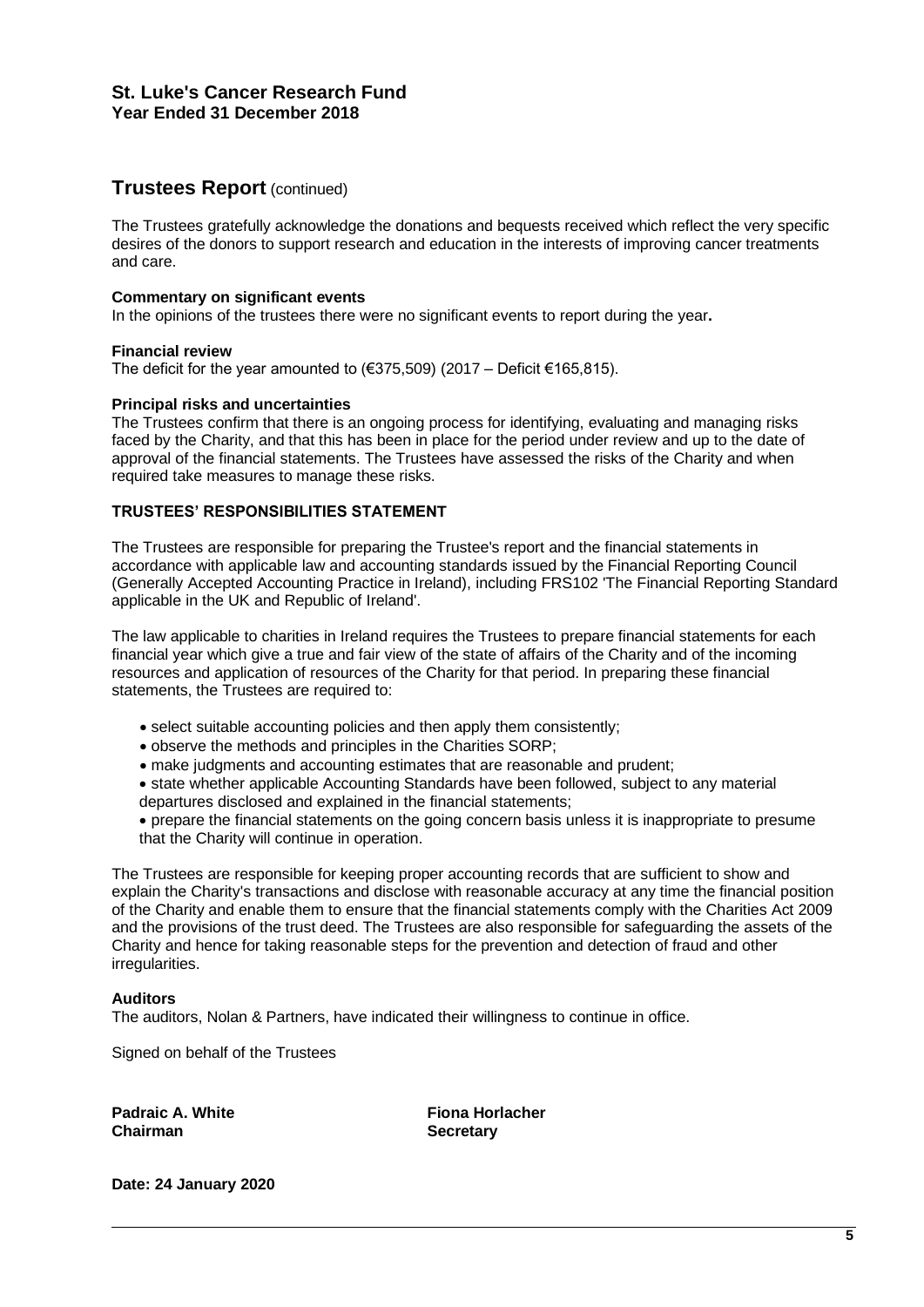# **Independent Auditor's Report**

### **REPORT ON THE AUDIT OF THE FINANCIAL STATEMENTS**

### **Opinion**

We have audited the financial statements of St. Luke's Cancer Research Fund for the year ended 31 December 2018, which comprise the Statement of financial activities, the Balance sheet, the Cash flow statement and the related notes, including a summary of significant accounting policies. The financial reporting framework that has been applied in their preparation is Irish law and Financial Reporting Standard 102 'The Financial Reporting Standard applicable in the UK and Republic of Ireland'.

This report is made solely to the Charity's trustees, as a body, in accordance with section 50 of the Charities Act 2009 and regulations made under section 51 of that Act. Our audit work has been undertaken so that we might state to the Charity's trustees those matters we are required to state to them in an Auditors' report and for no other purpose. To the fullest extent permitted by law, we do not accept or assume responsibility to anyone other than the Charity and its trustees, as a body, for our audit work, for this report, or for the opinion we have formed.

### **In our opinion the financial statements:**

• give a true and fair view of the assets, liabilities and financial position of the Charity's affairs as at 31 December 2018 and of its loss for the year then ended;

• have been properly prepared I in accordance with Financial Reporting Standard 102 'The Financial Reporting Standard applicable in the UK and Republic of Ireland'; and

• have been prepared in accordance with the requirements of the Charities Act 2009 and regulation 48 of the Charities Act 2009.

### **Basis for opinion**

We conducted our audit in accordance with International Standards on Auditing (Ireland) (ISAs (Ireland)) and applicable law. Our responsibilities under those standards are further described in the Auditors' responsibilities for the audit of the financial statements section of our report. We are independent of the Charity in accordance with the ethical requirements that are relevant to our audit of financial statements in Ireland, including the Ethical Standard issued by the Irish Auditing and Accounting Supervisory Authority (IAASA), and we have fulfilled our other ethical responsibilities in accordance with these requirements. We believe that the audit evidence we have obtained is sufficient and appropriate to provide a basis for our opinion.

### **Conclusions relating to going concern**

We have nothing to report in respect of the following matters in relation to which the ISAs (Ireland) require us to report to you where:

• the Trustees' use of the going concern basis of accounting in the preparation of the financial statements is not appropriate; or

• the Trustees have not disclosed in the financial statements any identified material uncertainties that may cast significant doubt about the Charity's ability to continue to adopt the going concern basis of accounting for a period of at least twelve months from the date when the financial statements are authorised for issue.

### **Other information**

The Trustees are responsible for the other information. The other information comprises the information included in the Annual report, other than the financial statements and our Auditors' report thereon. Our opinion on the financial statements does not cover the other information and, except to the extent otherwise explicitly stated in our report, we do not express any form of assurance conclusion thereon.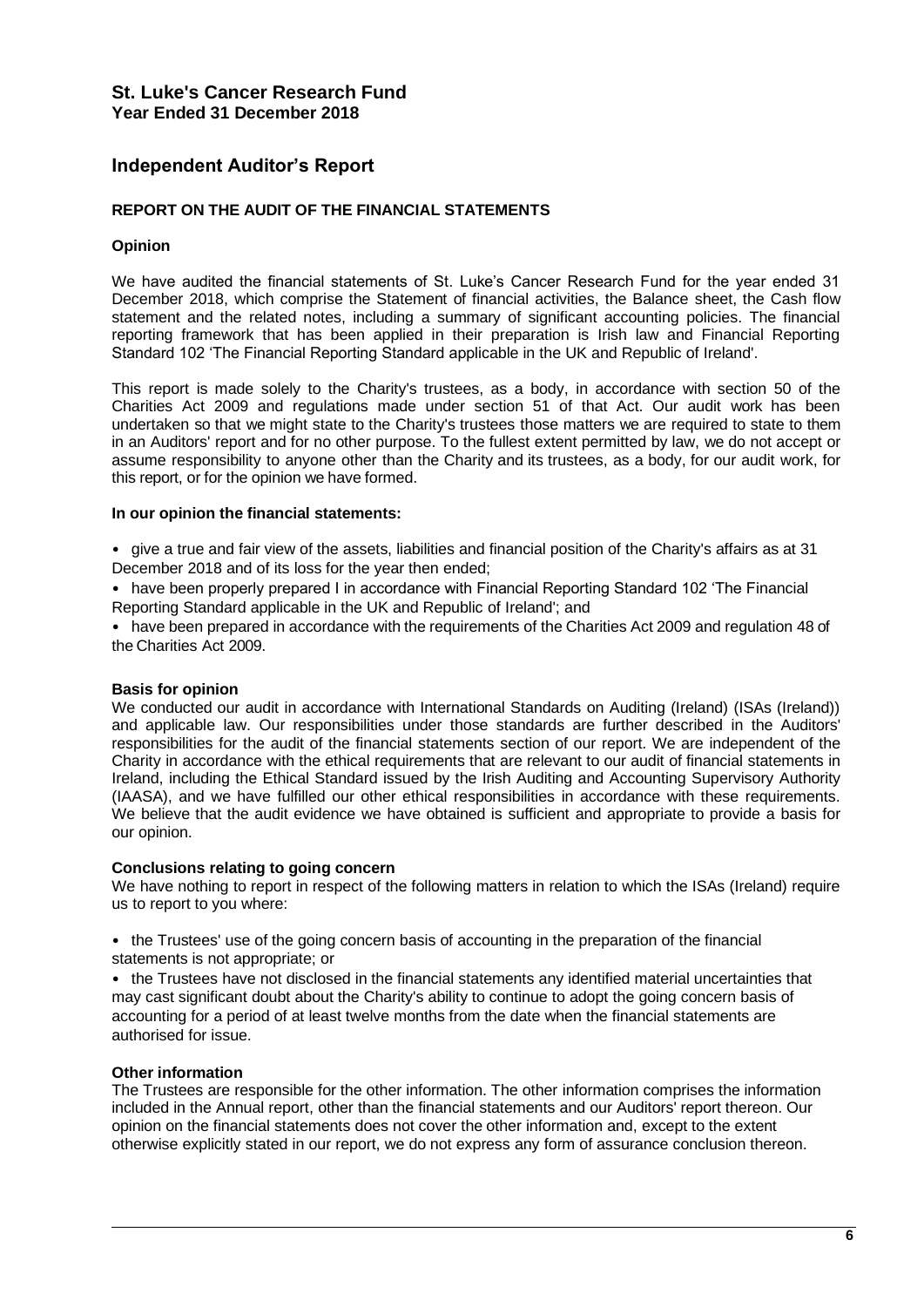# **Independent Auditor's Report (continued)**

In connection with our audit of the financial statements, our responsibility is to read the other information and, in doing so, consider whether the other information is materially inconsistent with the financial statements or our knowledge obtained in the audit or otherwise appears to be materially misstated. If we identify such material inconsistencies or apparent material misstatements, we are required to determine whether there is a material misstatement in the financial statements or a material misstatement of the other information. If, based on the work we have performed, we conclude that there is a material misstatement of this other information, we are required to report that fact. We have nothing to report in this regard.

### **Opinion on other matters prescribed by the Charities Act 2009**

Based solely on the work undertaken in the course of the audit, we report that:

- in our opinion, the information given in the Trustees' Report is consistent with the financial statements; and
- in our opinion, the Trustees' Report has been prepared in accordance with applicable legal requirements.

We have obtained all the information and explanations which we consider necessary for the purposes of our audit.

In our opinion the accounting records of the Charity were sufficient to permit the financial statements to be readily and properly audited, and the financial statements are in agreement with the accounting records.

### **Matters on which we are required to report by exception**

Based on the knowledge and understanding of the Charity and its environment obtained in the course of the audit, we have not identified material misstatements in the Trustees' Report. The Charites Act 2009 requires us to report to you if, in our opinion, the disclosures of Trustees' remuneration and transactions are not made. We have nothing to report in this regard.

### **RESPECTIVE RESPONSIBILITIES**

### **Responsibilities of Trustees for the financial statements**

As explained more fully in the Trustees' Responsibilities Statement the Trustees are responsible for the preparation of the financial statements and for being satisfied that they give a true and fair view, and for such internal control as the Trustees determine is necessary to enable the preparation of financial statements that are free from material misstatement, whether due to fraud or error.

In preparing the financial statements, the Trustees are responsible for assessing the Charity's ability to continue as a going concern, disclosing, as applicable, matters related to going concern and using the going concern basis of accounting unless the management either intends to liquidate the Charity or to cease operations, or has no realistic alternative but to do so.

### **Auditors' responsibilities for the audit of the financial statements**

Our objectives are to obtain reasonable assurance about whether the financial statements as a whole are free from material misstatement, whether due to fraud or error, and to issue an Auditors' Report that includes our opinion. Reasonable assurance is a high level of assurance but is not a guarantee that an audit conducted in accordance with ISAs (Ireland) will always detect a material misstatement when it exists. Misstatements can arise from fraud or error and are considered material if, individually or in the aggregate, they could reasonably be expected to influence the economic decisions of users taken on the basis of these financial statements.

A further description of our responsibilities for the audit of the financial statements is contained in the appendix to this report, located at page 8, which is to be read as an integral part of our report.

### **Barry Prendiville NOLAN & PARTNERS** Chartered Accountants and Registered Auditors 301 Q House, Furze Road, Sandyford Business Park, Dublin 18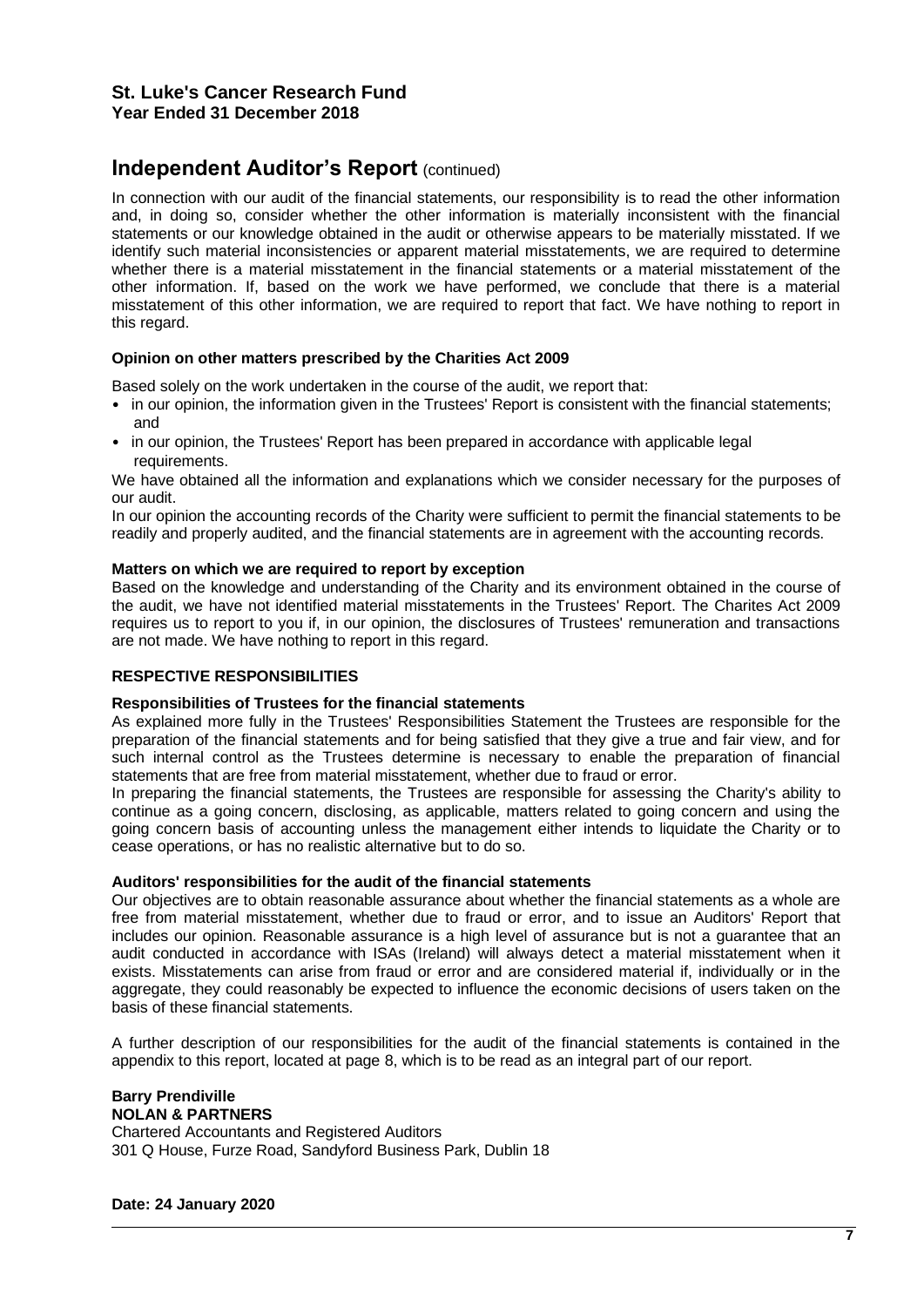# **Appendix to the Independent Auditor's Report**

### **Further information regarding the scope of our responsibilities as auditor**

As part of an audit in accordance with ISAs (Ireland), we exercise professional judgement and maintain professional scepticism throughout the audit. We also:

- Identify and assess the risks of material misstatement of the financial statements, whether due to fraud or error, design and perform audit procedures responsive to those risks, and obtain audit evidence that is sufficient and appropriate to provide a basis for our opinion. The risk of not detecting a material misstatement resulting from fraud is higher than for one resulting from error, as fraud may involve collusion, forgery, intentional omissions, misrepresentations, or the override of internal control.
- Obtain an understanding of internal control relevant to the audit in order to design audit procedures that are appropriate in the circumstances, but not for the purpose of expressing an opinion on the effectiveness of the company's internal control.
- Evaluate the appropriateness of accounting policies used and the reasonableness of accounting estimates and related disclosures made by the trustees.
- Conclude on the appropriateness of the trustees use of the going concern basis of accounting and, based on the audit evidence obtained, whether a material uncertainty exists related to events or conditions that may cast significant doubt on the company's ability to continue as a going concern. If we conclude that a material uncertainty exists, we are required to draw attention in our Auditor's Report to the related disclosures in the financial statements or, if such disclosures are inadequate, to modify our opinion. Our conclusions are based on the audit evidence obtained up to the date of our Auditor's Report. However, future events or conditions may cause the charity to cease to continue as a going concern.
- Evaluate the overall presentation, structure and content of the financial statements, including the disclosures, and whether the financial statements represent the underlying transactions and events in a manner that achieves fair presentation.

We communicate with those charged with governance regarding, among other matters, the planned scope and timing of the audit and significant audit findings, including any significant deficiencies in internal control that we identify during our audit.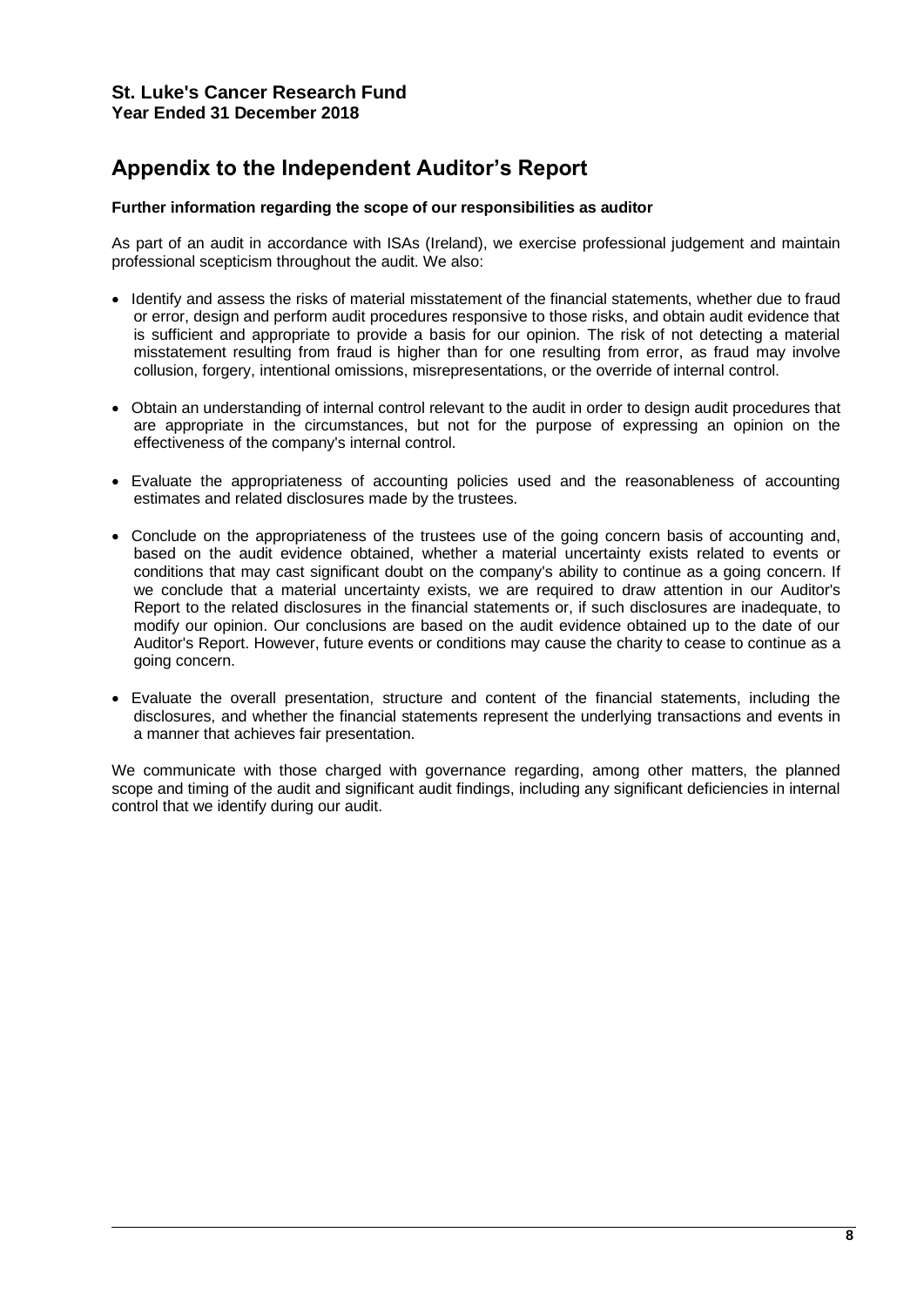# **STATEMENT OF FINANCIAL ACTIVITIES**

# **(incorporating an income and expenditure account)**

for the year ended 31 December 2018

| <b>Notes</b> | <b>Restricted</b><br>€ | <b>Unrestricted</b><br>€ | 2018<br><b>Total</b><br>€ | 2017<br><b>Total</b><br>€ |
|--------------|------------------------|--------------------------|---------------------------|---------------------------|
| $\mathbf{3}$ |                        |                          |                           |                           |
|              |                        | 136,765                  | 136,765                   | 265,862                   |
|              |                        | 13,658                   | 13,658                    | 40,221                    |
|              |                        |                          |                           | 22,221                    |
|              |                        | 163,568                  | 163,568                   | 328,304                   |
| 4            |                        |                          |                           |                           |
|              |                        | 275,000                  | 275,000                   | 267,000                   |
|              |                        | 254,757                  | 254,757                   | 219,066                   |
|              |                        |                          |                           | 3,440                     |
| 4            |                        | 4,613                    | 4,613                     | 4,613                     |
|              |                        | 539,077                  | 539,077                   | 494,119                   |
|              |                        | (375, 509)               | (375, 509)                | (165, 815)                |
|              |                        | 5,276,276                | 5,276,276                 | 5,442,091                 |
| 11           |                        | 4,900,767                | 4,900,767                 | 5,276,276                 |
|              |                        |                          | 13,145<br>4,707           | 13145<br>4,707            |

All of the above results are derived from continuing activities. There were no other recognised gains or losses other than those stated above. The results for the year have been calculated on the historical cost basis. Movements in funds are disclosed in Note 11 to the financial statements.

All of the above results are derived from continuing activities. There were no other recognised gains or losses other than those stated above. The results for the year have been calculated on the historical cost basis. Movements in funds are disclosed in Note 11 to the financial statements.

Approved by the Trustees on 24 January 2020 and signed on their behalf by:

**Padraic A. White Fiona Horlacher Chairman Secretary**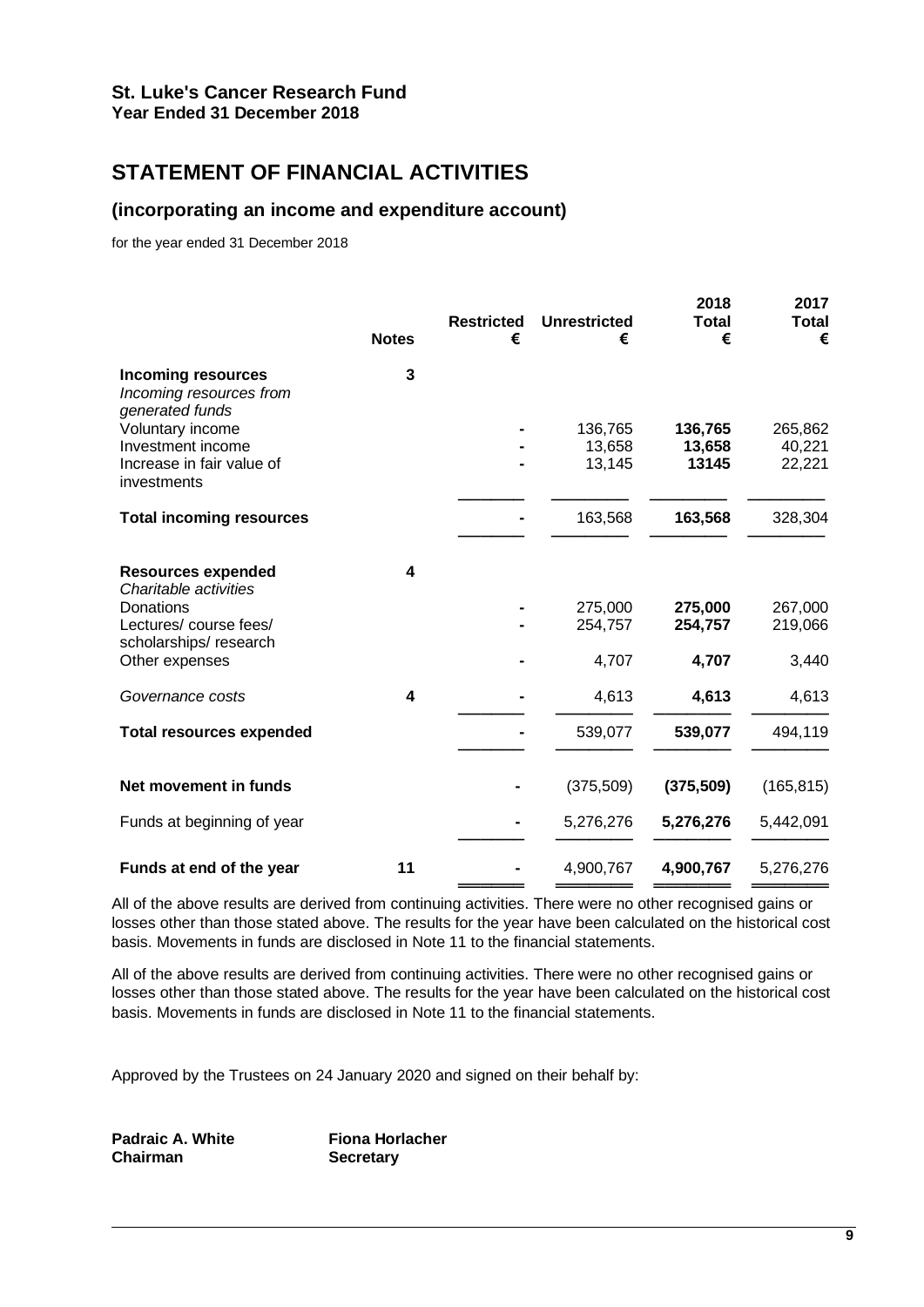# **STATEMENT OF FINANCIAL POSITION**

|                                                      | <b>Notes</b> | 2018<br>€ | 2017<br>€ |
|------------------------------------------------------|--------------|-----------|-----------|
| <b>Fixed Assets</b>                                  |              |           |           |
| <b>Financial Assets</b>                              | 7            | 142,511   | 129,366   |
| <b>Current Assets</b>                                |              |           |           |
| <b>Debtors</b>                                       | 8            | 347       | 20,668    |
| Cash at bank and in hand                             |              | 4,762,522 | 5,130,855 |
|                                                      |              | 4,762,869 | 5,151,523 |
| <b>Creditors</b>                                     |              |           |           |
| Amounts falling due within one year<br>Accruals      | 9            | 4,613     | 4,613     |
| <b>Net Current Assets</b>                            |              | 4,758,256 | 5,146,910 |
| <b>Total Assets Less Current Liabilities</b>         |              | 4,900,767 | 5,276,276 |
| <b>Restricted Funds</b><br><b>Unrestricted Funds</b> | 10           | 4,900,767 | 5,276,276 |
| <b>Capital Account</b>                               | 11           | 4,900,767 | 5,276,276 |

Approved by the Trustees on 13 November 2019 and signed on their behalf by:

**Padraic A. White Fiona Horlacher**<br> **Chairman Example 20** 

**Secretary** 

**Date: 24 January 2020**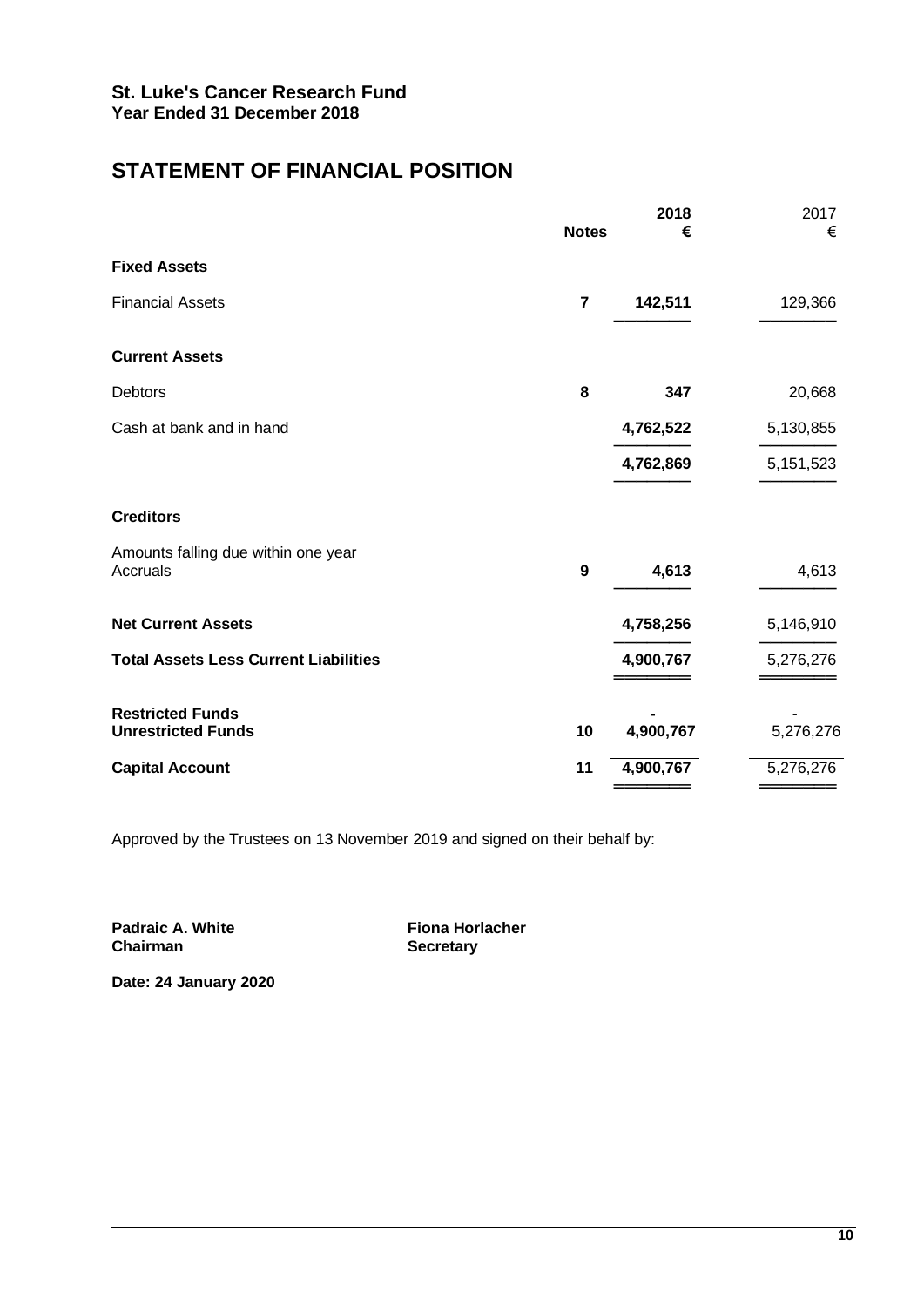# **CASH FLOW STATEMENT**

|                                                          | <b>Note</b> | 2018<br>€  | 2017<br>€  |
|----------------------------------------------------------|-------------|------------|------------|
| Deficit for the year                                     |             | (375, 509) | (165, 815) |
| Unrealised movement in fair value of financial assets    |             | (32, 846)  | 22.221     |
| Movements in debtors:                                    |             | 20,321     | (3,013)    |
| Disposal of investments                                  |             | 19,701     | 910        |
| Cash generated from operations                           |             | (368, 333) | (190, 139) |
| Net decrease in cash and cash equivalents                |             | (368, 333) | (190, 139) |
| Cash and cash equivalents at beginning of financial year |             | 5,130,855  | 5,320,994  |
| Cash and cash equivalents at end of financial year       | 12          | 4,762,522  | 5,130,855  |
|                                                          |             |            |            |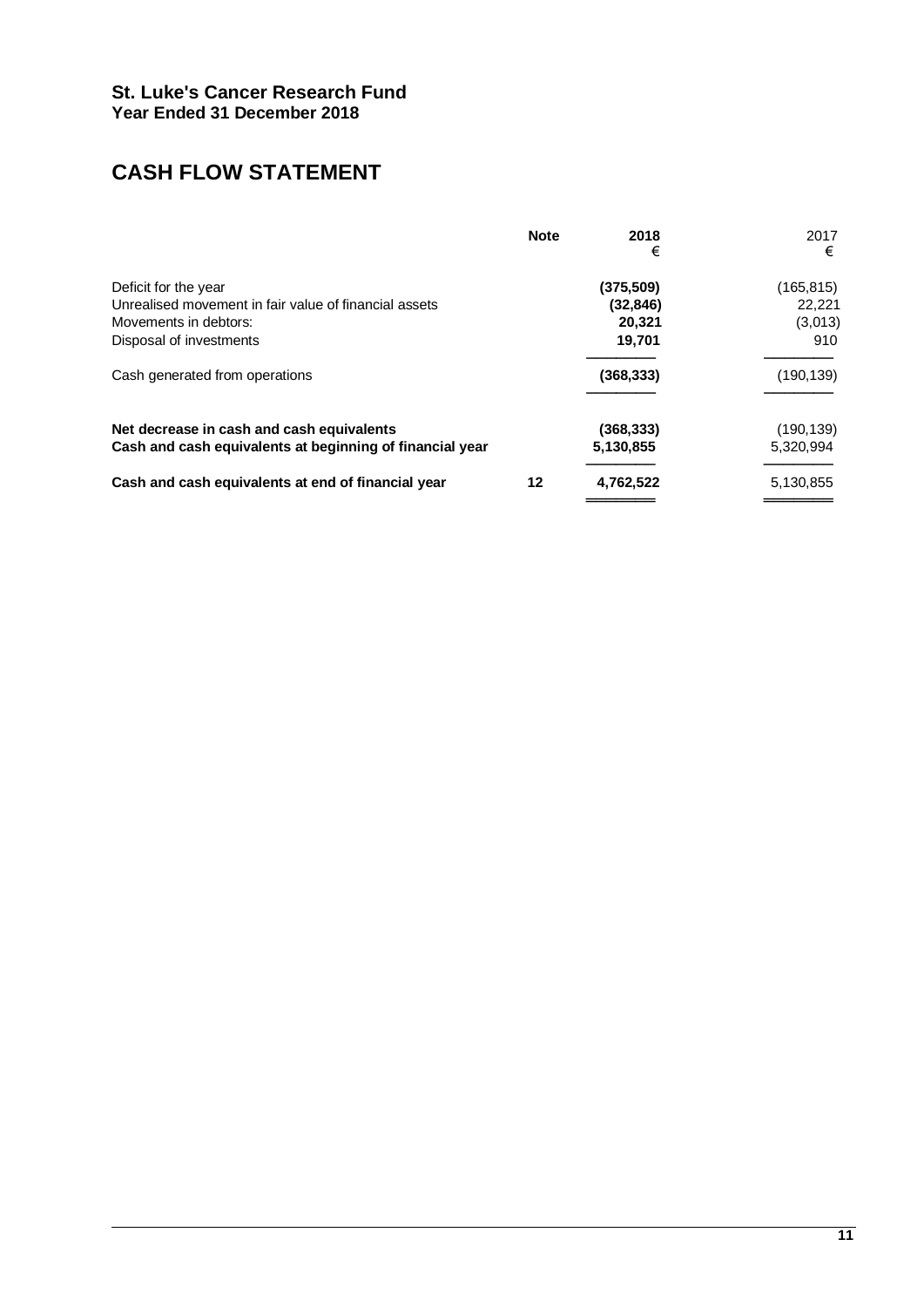### **NOTES TO THE FINANCIAL STATEMENTS FOR THE YEAR ENDED 31 DECEMBER 2018**

### **1. ACCOUNTING POLICIES**

### **Basis of preparation**

The financial statements have been prepared on the going concern basis and in accordance with generally accepted accounting principles in Ireland. The financial statements are prepared in accordance with the Statement of Recommended Practice applicable to charities preparing their accounts in accordance with the Financial Reporting Standard applicable in the UK and Republic of Ireland (FRS 102). The following accounting policies have been applied consistently in dealing with items which are considered material in relation to the charity's financial statements.

St. Luke's Cancer Research Fund meets the definition of a public benefit entity under FRS 102. Assets and liabilities are initially recognised at historical cost or transaction value unless otherwise stated in the relevant accounting policy.

### **Incoming resources**

Incoming resources are accounted for as they are received or receivable. Voluntary income is received by way of donations and legacies and is included in full in the statement of financial activities when receivable. Unrestricted funds are donations and other incoming resources received or generated for the charitable purposes.

### **Resources expended**

Resources expended are recognised in the period in which they are incurred. Resources expended on charitable activities relate to expenses incurred in applying the objects of the Trust. Governance costs are the costs associated with complying with constitutional and statutory requirements.

### **Investments**

Financial assets carried at fair value through the profit or loss account are initially recognised at fair value, and transaction costs are expensed in the Statement of Financial Activities. They are subsequently re-measured to fair value and gains or losses arising from changes in the fair value are recognised in the Statement of Financial Activities in the period in which they arise.

### **Cash and cash equivalents**

Cash and cash equivalents include cash on hand, demand deposits and other highly liquid investments.

### **Financial instruments**

The Charity only enters into basic financial instrument transactions that result in the recognition of financial assets and liabilities like trade and other debtors, and creditors and accruals.

Debt instruments (other than those wholly repayable or receivable within one year), including loans and other accounts receivable and payable, are initially measured at present value of the future cash flows and subsequently at amortised cost using the effective interest method. Debt instruments that are payable or receivable within one year, typically trade debtors and creditors, are measured, initially and subsequently, at the undiscounted amount of the cash or other consideration expected to be paid or received. However, if the arrangements of a short-term instrument constitute a financing transaction, like the payment of a trade debt deferred beyond normal business terms or financed at a rate of interest that is not a market rate or in the case of an out-right short-term loan not at market rate, the financial asset or liability is measured, initially, at the present value of the future cash flow discounted at a market rate of interest for a similar debt instrument and subsequently at amortised cost.

Financial assets that are measured at cost and amortised cost are assessed at the end of each reporting period for objective evidence of impairment. If objective evidence of impairment is found, an impairment loss is recognised in the Income Statement.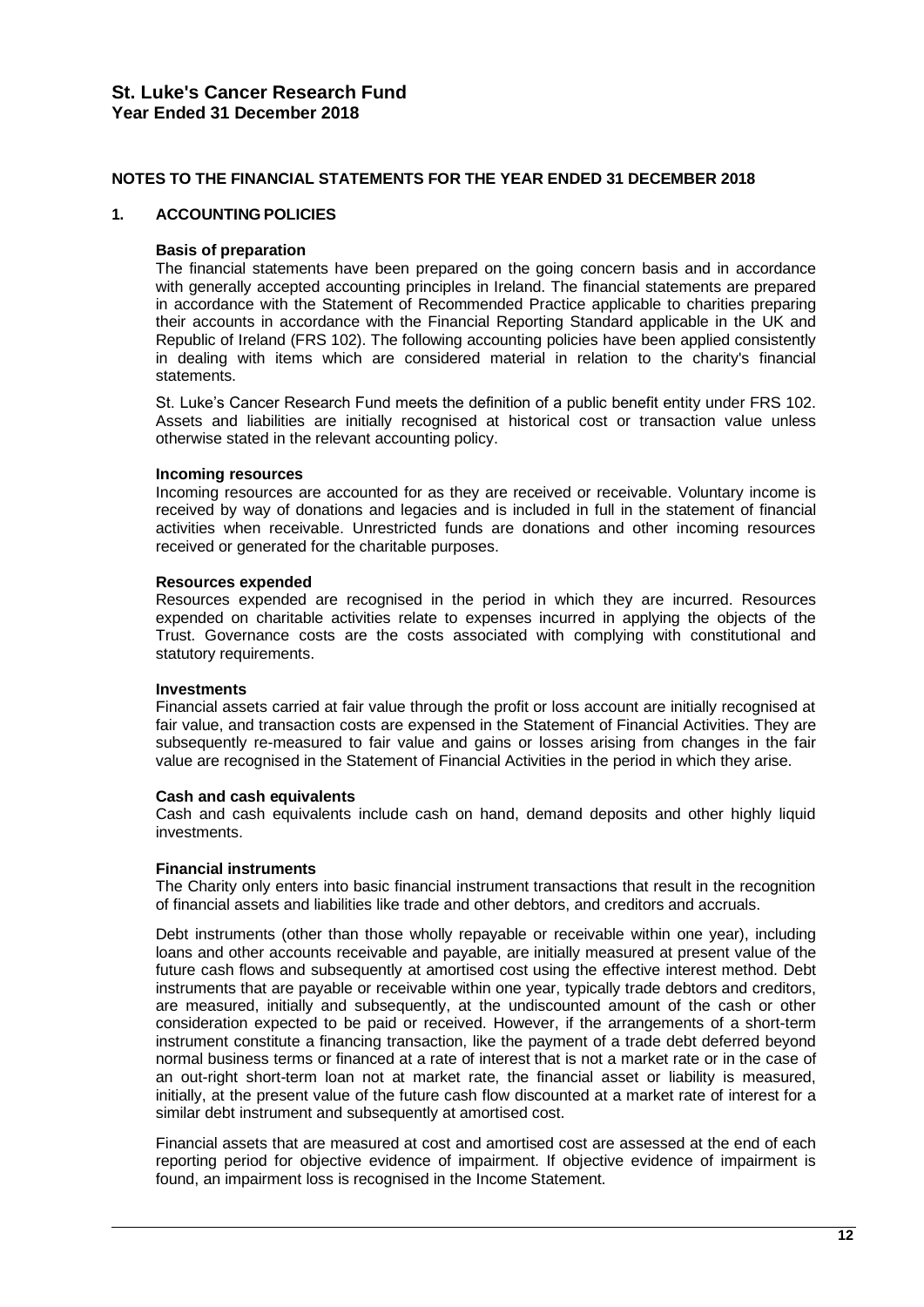# **1. ACCOUNTING POLICIES (continued)**

For financial assets measured at amortised cost, the impairment loss is measured as the difference between an asset's carrying amount and the present value of estimated cash flows discounted at the asset's original effective interest rate. If a financial asset has a variable interest rate, the discount rate for measuring any impairment loss is the current effective interest rate determined under the contract.

For financial assets measured at cost less impairment, the impairment loss is measured as the difference between an asset's carrying amount and best estimate of the recoverable amount, which is an approximation of the amount that the Charity would receive for the asset if it were to be sold at the balance sheet date. Financial assets and liabilities are offset and the net amount reported in the Balance Sheet when there is an enforceable right to set off the recognised amounts and there is an intention to settle on a net basis or to realise the asset and settle the liability simultaneously.

### **Liabilities and provisions**

Liabilities are recognised when there is an obligation at the Balance Sheet date as a result of a past event, it is probable that a transfer of economic benefit will be required in settlement, and the amount of the settlement can be estimated reliably. Liabilities are recognised at the amount that the Charity anticipates it will pay to settle the debt or the amount it has received as advanced payments for the goods or services it must provide. Provisions are measured at the best estimate of the amounts required to settle the obligation. Where the effect of the time value of money is material, the provision is based on the present value of those amounts, discounted at the pre-tax discount rate that reflects the risks specific to the liability. The unwinding of the discount is recognised within interest payable and similar charges.

### **2. Judgments in applying accounting policies and key sources of estimation uncertainty**

The preparation of financial statements in conformity with FRS 102 requires management to make judgements, estimates and assumptions that affect the application of accounting policies and the reported amounts of assets, liabilities, income and expenses. Actual results may differ from these estimates. Estimates and underlying assumptions are renewed on an ongoing basis. Revisions to accounting estimates are recognised in the period in which the estimates are revised and in any future periods affected. The Trustees have assessed that no critical accounting judgement or estimates were applied in the preparation of these financial statements.

### **3. Incoming resources from generating funds**

|                                          |            |              | 2018         | 2017         |
|------------------------------------------|------------|--------------|--------------|--------------|
|                                          | Restricted | Unrestricted | <b>Total</b> | <b>Total</b> |
|                                          | €          | €            | €            | €            |
| Donations and bequests                   |            | 136,765      | 136,765      | 262,862      |
| Deposit interest                         |            | 8.910        | 8,910        | 28,353       |
| <b>Dividends</b>                         |            | 4.748        | 4.748        | 11,868       |
| Increase in fair value of<br>investments |            | 13.145       | 13.145       | 22,221       |
| Other income                             |            | -            |              | 3,000        |
|                                          |            | 163,568      | 163,568      | 328,304      |
|                                          |            |              |              |              |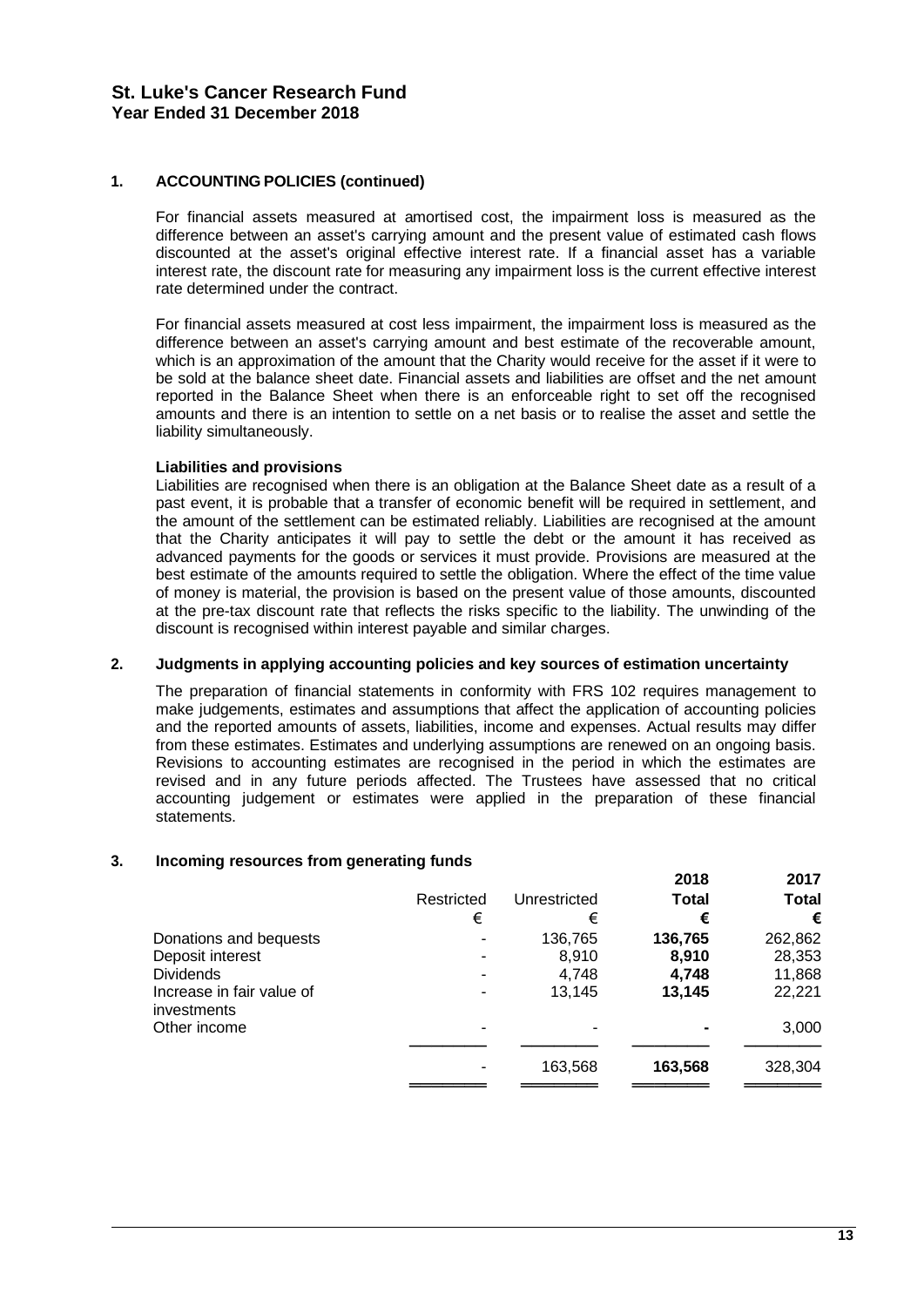# **4. Resources Expended**

|                                                        | Restricted | Unrestricted | 2018<br><b>Total</b> | 2017<br><b>Total</b> |
|--------------------------------------------------------|------------|--------------|----------------------|----------------------|
| <b>Charitable activities</b>                           | €          | €            | €                    | €                    |
| Donation to St. Luke's Institute<br>of Cancer Research |            | 275,000      | 428,378              | 267,000              |
| Lecture / course fees                                  |            | 250,086      | 97,051               | 198,085              |
| Travel expenses                                        |            | 6,956        | 6,956                | 21,179               |
| Administrative costs                                   |            | 2.344        | 2,000                | 3,163                |
| Bank and interest charges                              |            | 78           | 43                   | 79                   |
| Audit and accountancy                                  |            | 4,613        | 4,649                | 4,613                |
|                                                        |            | 539,077      | 539,077              | 494,119              |
|                                                        |            |              |                      |                      |

# **5. Net Incoming Resources**

This is stated after charging:

|                               | 2018           | 2017  |
|-------------------------------|----------------|-------|
|                               | €              | €     |
| Auditor's remuneration        | 4,613          | 4,613 |
| Trustees' remuneration        | $\blacksquare$ |       |
| Trustee's reimbursed expenses |                |       |
|                               | 4,613          | 4.613 |
|                               |                |       |

### **6. Taxation**

The Trust is exempt from tax as it is a charitable organisation (CHY 5854). The tax exemption was granted by the Revenue Commissioners in 1981.

# **7. Financial Fixed assets**

|    |                                                 |       | <b>Listed</b><br><b>Investments</b><br>€ |
|----|-------------------------------------------------|-------|------------------------------------------|
|    | At 1 January 2018                               |       | 129,366                                  |
|    | Disposal<br>Revaluation                         |       | (19, 701)<br>32,846                      |
|    | At 31 December 2018                             |       | 142,511                                  |
| 8. | <b>Debtors</b>                                  | 2018  | 2017                                     |
|    |                                                 | €     | €                                        |
|    | Prepayments and accrued income                  | 347   | 20,668                                   |
| 9. | Creditors (Amounts falling due within one year) |       |                                          |
|    |                                                 | 2018  | 2017                                     |
|    |                                                 | €     | €                                        |
|    | Accruals                                        | 4,613 | 4,613                                    |
|    |                                                 |       |                                          |